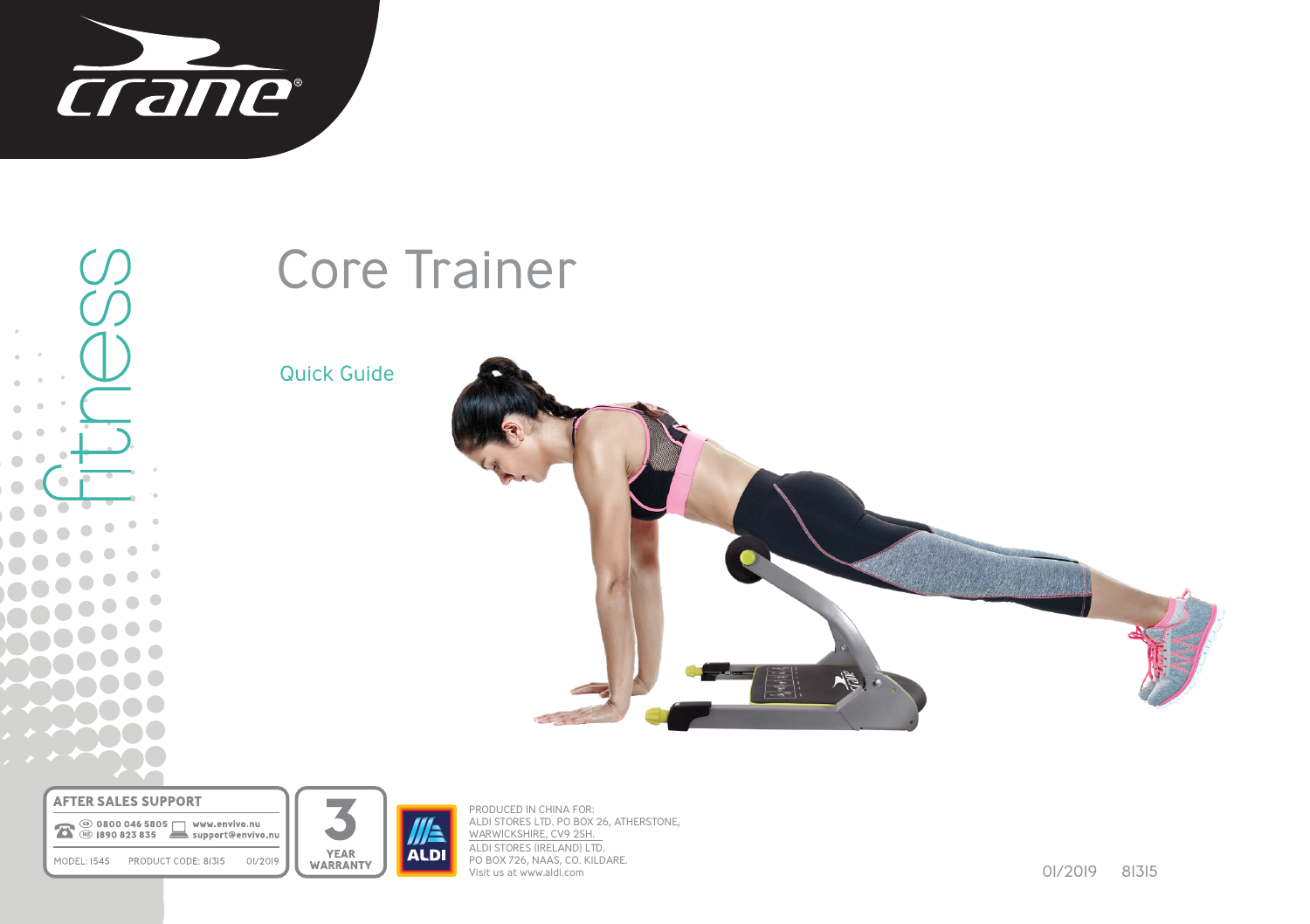### HOW TO ASSEMBLE THE CORE TRAINER



## HOW TO ADJUST THE HARDNESS LEVEL

Make sure to adjust the yellow knob to a hardness level that suits you. Turn the knob left to lower the hardness level, or turn the knob right to increase the hardness level.



PRODUCED IN CHINA FOR: ALDI STORES LTD. PO BOX 26, ATHERSTONE, WARWICKSHIRE, CV9 2SH. ALDI STORES (IRELAND) LTD. PO BOX 726, NAAS, CO. KILDARE. Visit us at www.aldi.com 2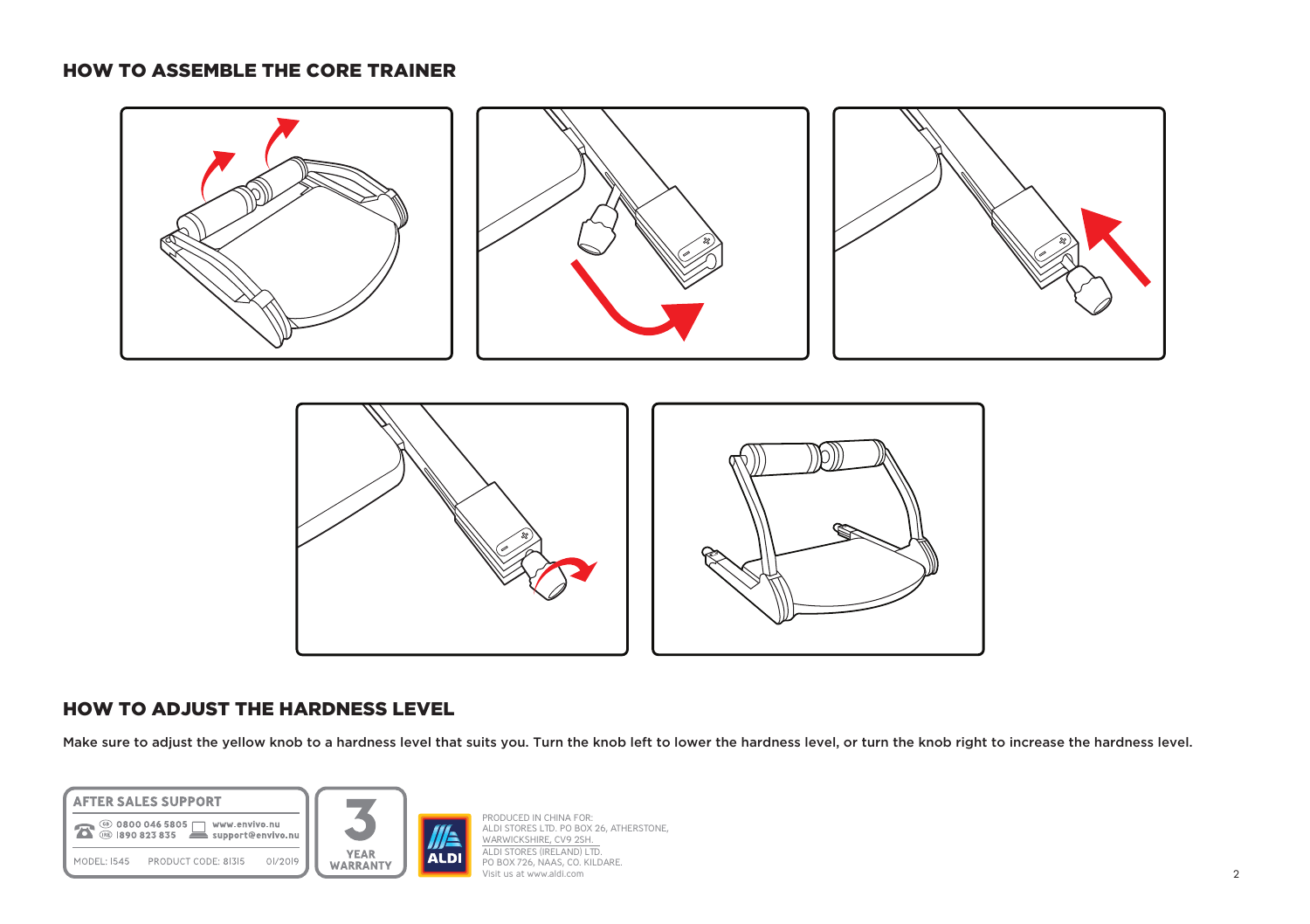### HOW TO USE THE CORE TRAINER - EXAMPLE



For more examples on how to use the Core Trainer, please visit our support website: www.envivo.nu





PRODUCED IN CHINA FOR: ALDI STORES LTD. PO BOX 26, ATHERSTONE, WARWICKSHIRE, CV9 2SH. ALDI STORES (IRELAND) LTD. PO BOX 726, NAAS, CO. KILDARE. Visit us at www.aldi.com 3